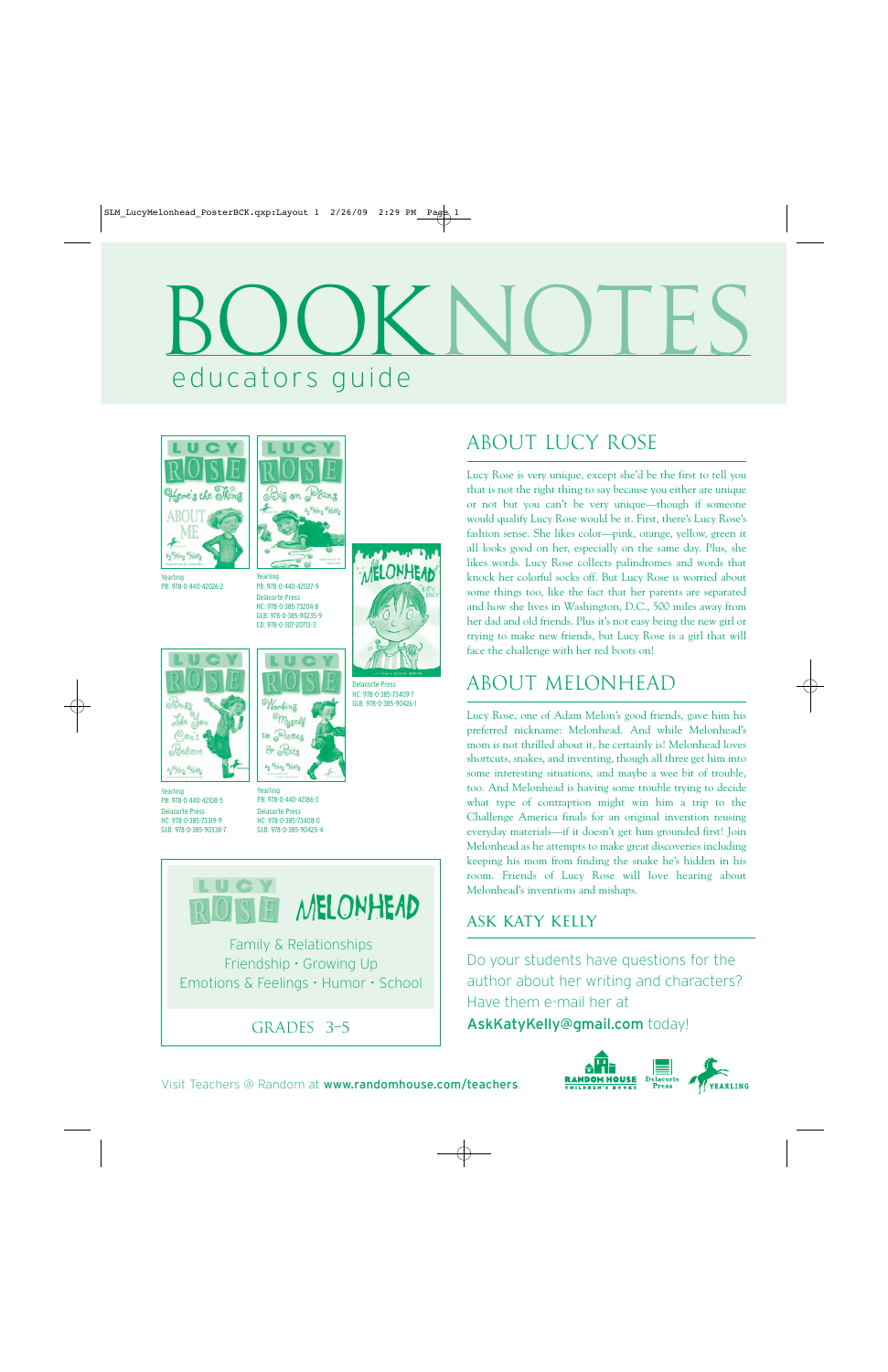# **Lucy Rose: Here's the Thing About Me**

### PRE-READING ACTIVITY

Let students know that Lucy Rose has just moved and lead a class discussion. Have you ever had to move? What do you think are the most difficult things about moving away? Is there any way to make it easier on new kids in your neighborhood and school?



#### ABOUT THE BOOK

In the opening book in the series we meet Lucy Rose: She's spunky, a smart cookie, and maybe just a little bit of a handful! She's just moved to Washington, D.C. but only with her mom since her parents have decided to separate. She's not thrilled about that idea, at all. But Lucy Rose is making the best of it with her one-of-a-kind spark.

#### COMPREHENSION

#### **Encourage students to complete these activities as they read:**

- List five things that you think are most important to know about Lucy Rose.
- Create a character map with these parts: family, friends, description, what she says, what she does. At the end of each chapter add more to the chart and then discuss it with a partner.
- Write a letter to a friend (or to your teacher) about the story. Would you like to be friends with Lucy Rose?

#### POST-READING ACTIVITIES

- Have students brainstorm a list of things Lucy Rose learns during her first year in Washington, D.C. Make a list of things they've learned this year at school, too.
- Lucy Rose writes e-mails and letters to her dad and grandmother. Instruct the class to write an e-mail or letter to someone in their family about Lucy Rose or some other topic that is important to them.

## **Lucy Rose: Big on Plans**

### PRE-READING ACTIVITY

Ask the class: What activities do you most like to do in the summer? Do you ever get bored in the summer?



#### ABOUT THE BOOK

It is summer and Lucy Rose is trying to fill her days by making a lanyard keychain and solving her grandfather's problem with squirrels. But there's an even bigger problem that goes by the name of Ashley, the new girl who is so snarky! Plus, Lucy Rose is trying to stop her parents from deciding on a divorce. That is a whole lot of problems for one girl in one summer but Lucy Rose will give it her all!

#### COMPREHENSION

**Encourage students to complete these activities as they read:**

- Fill out the chart on the next page about the characters from *Lucy Rose: Big on Plans.*
- As you read, make a list of the words that are new to you. Then try to use them as you are speaking that day or even in a sentence that you write. Make a chart where you rate the words in these categories: never heard it, sounds familiar, could give a definition, could use in a sentence.
- Lucy Rose, Melonhead, and Jonique are trying to solve Madam and Pop's ultimate squirrel problem in the apricot tree. As you read, place a sticky note over the cause and effects of this adventure. Remember that everything that has an action has a reaction. Discuss the results as a class.

#### POST-READING ACTIVITIES

- Create a Venn diagram that compares Ashley to Lucy Rose. What (if anything) do they have in common? How are they different?
- Have students keep a journal inspired by Lucy Rose's journal. They should record at least one entry for each day. Remind them to not only describe what they did (though that's a nice start!) but what they think, feel, remember, and wonder, too!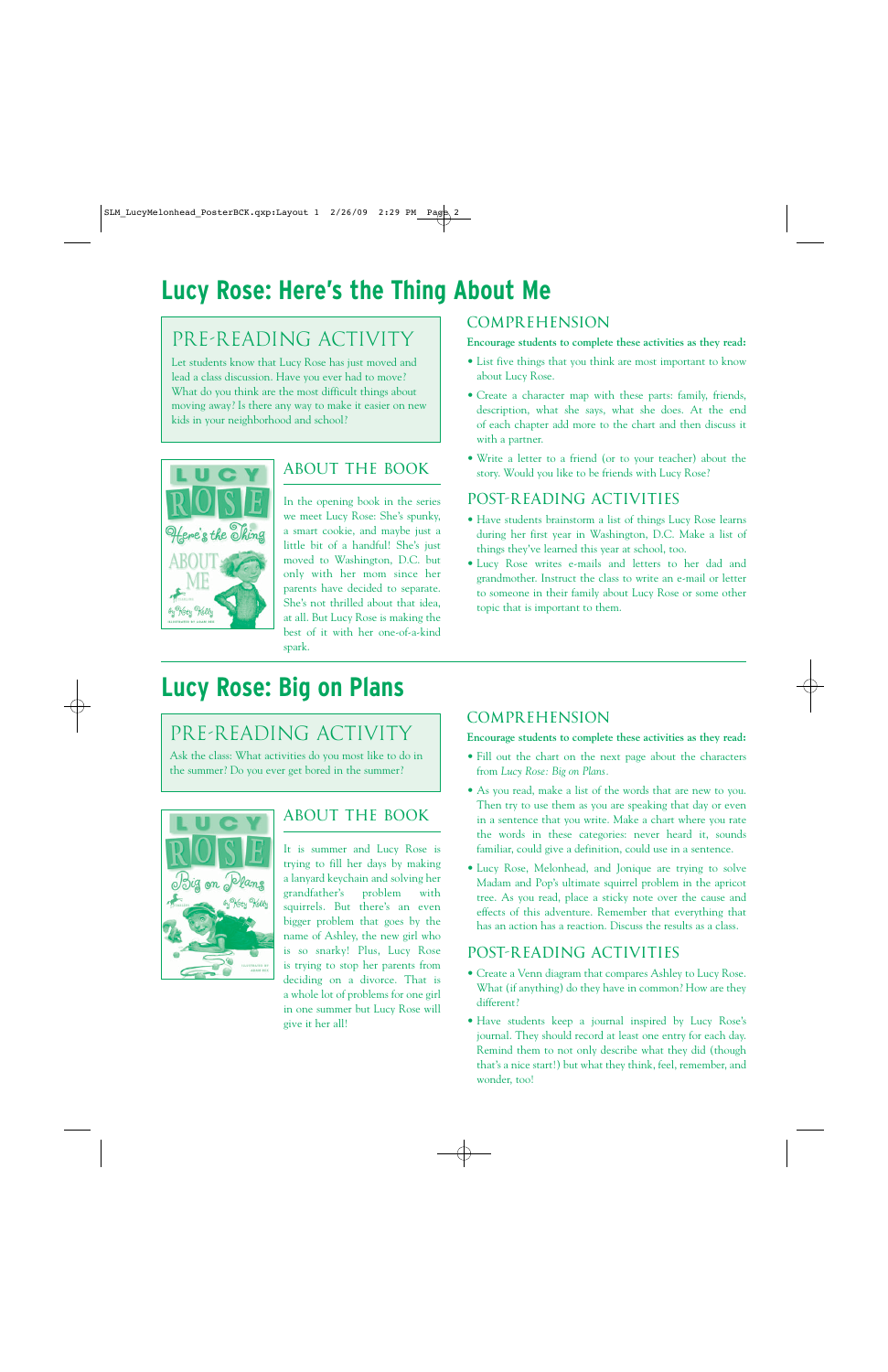# **Lucy Rose's Inner Circle**

**DIRECTIONS: While reading** *Lucy Rose: Big on Plans***, fill out the following chart about the characters.**

| <b>Character:</b> | Most important thing to know<br>about this character: | How I learned the most important<br>thing and what page: |
|-------------------|-------------------------------------------------------|----------------------------------------------------------|
| <b>Lucy Rose</b>  |                                                       |                                                          |
| Mom               |                                                       |                                                          |
| Dad               |                                                       |                                                          |
| Madam             |                                                       |                                                          |
| Pop               |                                                       |                                                          |
| Jonique           |                                                       |                                                          |
| Melonhead         |                                                       |                                                          |
| <b>Ashley</b>     |                                                       |                                                          |

**EDUCATORS: Reproduce this activity sheet to use with your students.**



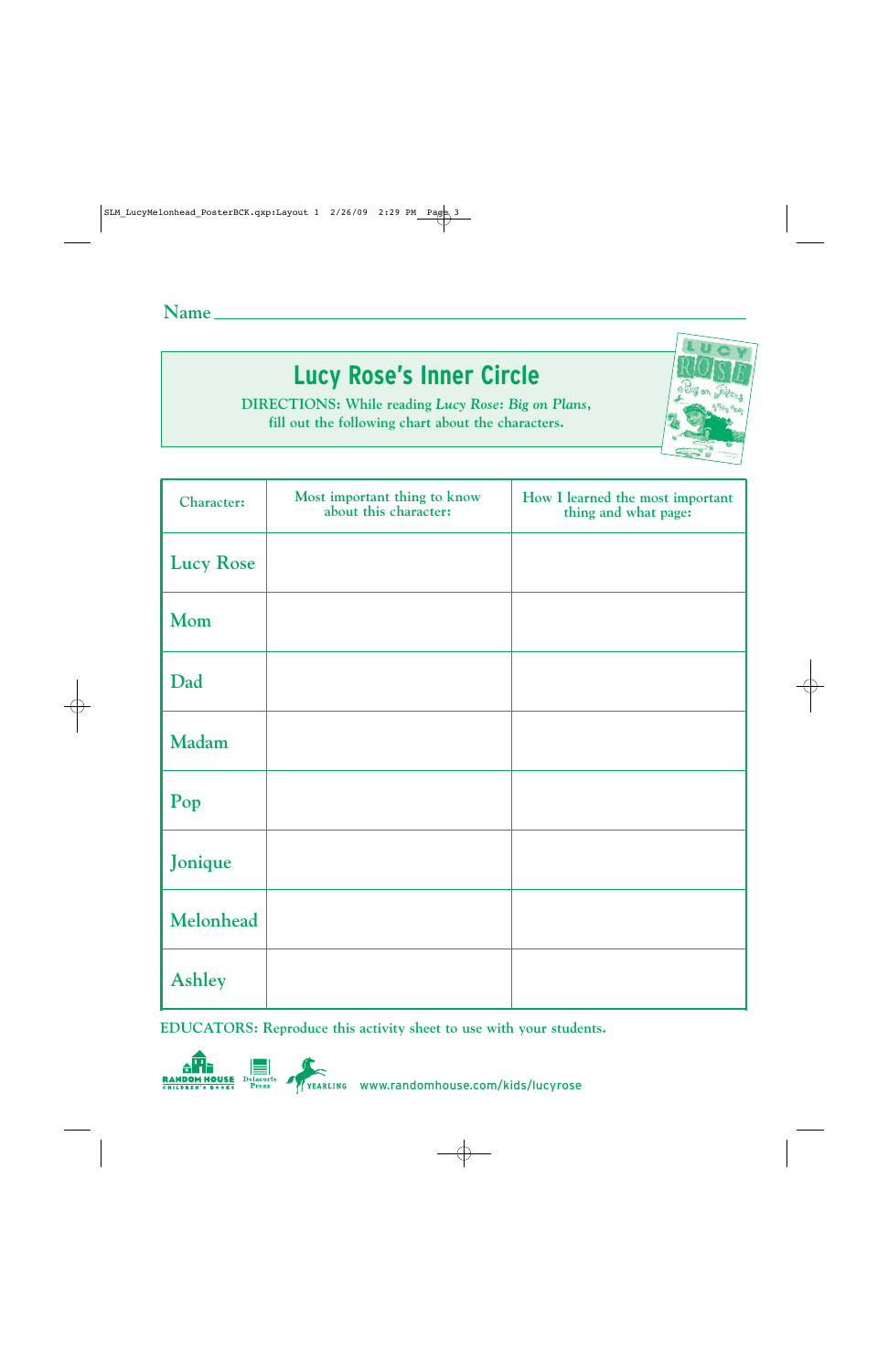# **Lucy Rose: Busy Like You Can't Believe**

### PRE-READING ACTIVITY

Ask the class: Do you know what eavesdropping is? Do you think it is a good idea or not?



#### ABOUT THE BOOK

It's the beginning of fourth grade for Lucy Rose and that comes with lots of new adventures, including trying to get along with Ashley and trying out for the play *Annie*. And while she's certain she'll get the lead in the play (she has red hair, after all, not to mention wads of talent), she's not sure she can get along with that Ashley! One thing Lucy Rose is sure of is that she wants to know what is going on and she has figured out a most excellent way of knowing: eavesdropping.

#### COMPREHENSION

#### **Encourage students to complete these activities as they read:**

- Good readers make predictions about what will happen next in a story. At the end of each chapter write a prediction about what you think might happen next. Remember that it is not important that you're right but it's important to try to figure it out!
- Create a bookmark by folding a piece of paper in half lengthwise. On it list all the things Lucy Rose learns while she's eavesdropping on her mom and friends. At the end of the novel, go back through and decide what Lucy Rose learned in the end about all those pieces of information!
- •After testing out Jonique's trick for the nine times table, write the steps out as a how-to for others struggling with the table. Include pictures like the ones in the back of the book.

#### POST-READING ACTIVITIES

- In groups, have students write a short reader's theater script from their favorite scene in the book and then act it out.
- Have the class create posters about the book like the one Lucy Rose made about the play. They should use the poster to attract new readers.

# **Lucy Rose: Working Myself To Pieces & Bits**

### PRE-READING ACTIVITY

Ask the class: Have you ever tried to raise money? How can kids earn money? How do you think Lucy Rose might attempt it?



#### ABOUT THE BOOK

Jonique's family is getting ready to open a bakery, only it is a lot more work and money than they ever expected. What will they do? Leave it to Lucy Rose to come up with a plan to save the day! While Lucy Rose does everything she can to raise money for the cause, Ashley does everything she can to make Lucy Rose miserable. How will Lucy Rose handle Ashley and the pressure to succeed?

#### **COMPREHENSION**

#### **Encourage students to complete these activities as they read:**

- As you read find quotes that you think are important to understanding the story or the characters. On the left-hand side add the quote and on the right add your response.
- A summary is a short statement about the most important parts of a story. After you read each chapter write a short summary about what happened during that chapter. Be sure to focus on only the most important parts of the story.
- Make a list of the ways people earn money in the story. Then discuss which jobs you'd most like to get involved in.

#### POST-READING ACTIVITIES

- Have students write a letter to Katy Kelly about what they learned by reading Lucy Rose's stories. How did they feel about Ashley's behavior? How would they try to raise money for friends? Would they have refused to walk with Melonhead too?
- Lucy Rose makes Mrs. Hennessy a "Things to Remember" book with important pictures. Instruct the class to create a similar book for Alzheimer's patients in their own town.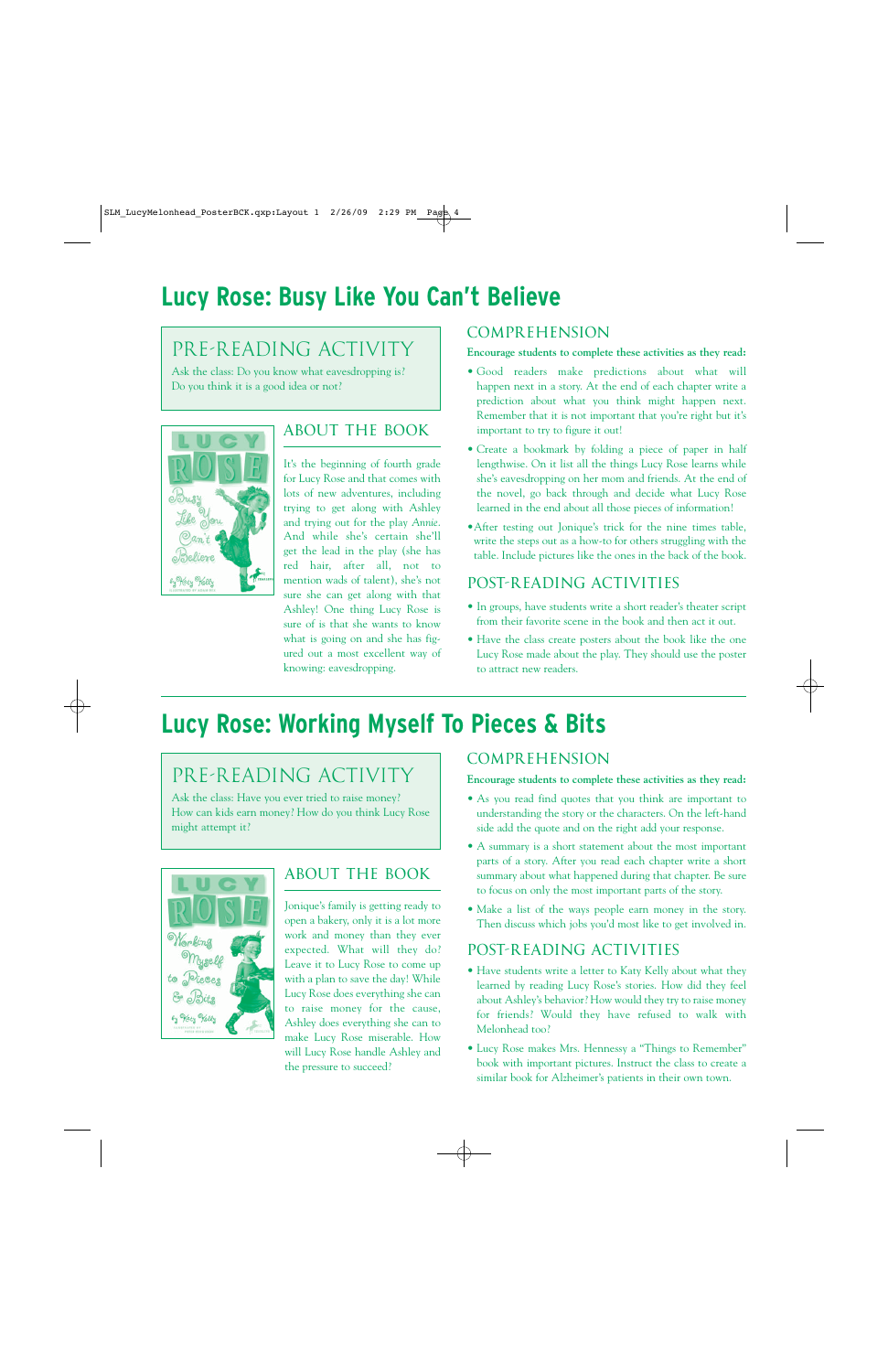### PRE-READING ACTIVITY

Ask the class: Have you ever tried to invent something? What do you think are the steps to making an invention?



#### ABOUT THE BOOK

Lucy Rose, one of Adam Melon's good friends, gave him his preferred nickname: Melonhead. And while Melonhead's mom is not thrilled about it, he certainly is! Melonhead loves shortcuts, snakes, and inventing, though all three get him into some interesting situations!



#### **COMPREHENSION**

#### **Encourage students to complete these activities as they read:**

- Readers get to know characters by studying what they say, what they do, how others react or talk to them, and what they look like. Fill out the following chart about Melonhead himself on the next page.
- Create a diagram or chart which lists the experiments and what Sam and Melonhead learned from each attempt for the Challenge America contest.
- Since good readers make predictions about what is going to happen next, write a question at the end of each chapter about what you hope will be answered. For example, *I wonder if Melonhead will get out of the tree?*

#### POST-READING ACTIVITIES

- Encourage students to try a Challenge America invention—for themselves, of course! Remind them what Mr. Santalices said: try to create something new, original, and useful.
- Melonhead wants to keep the snake he found but he's not even sure what it needs at first to survive. Have students research the needs of their dream pet and calculate how much it would cost to not only purchase the pet but provide for him for one year.
- Diaper science! Get a variety of diaper brands and reenact the experiment that Sam and Melonhead conduct in the bathroom. What are your class's findings?



# ABOUT THE AUTHOR

Here's the thing about Katy Kelly: If you look at Lucy Rose's life and then look at Katy's, you'll see that in some ways they're very similar. Katy grew up on Capitol Hill and had a dog named Gumbo. Her parents are very much like Madam and Pop . . . and she's an original thinker, at least according to her dad. Now working as a writer, Katy Kelly has worked as a reporter for *People* magazine, a feature writer for the Life section of *USA Today,* and was a senior editor at *US News & World Report*. She comes from a family of writers. Katy's mom, Marguerite Kelly, is the author of *The Mother's Almanac* and the syndicated column, The Family Almanac. Her father, Tom, wrote for the long-gone *Washington Daily News* and her brother, Michael, was a syndicated columnist and the editor of the *Atlantic Monthly*. Her sister, Meg Kelly, is an Emmy Award-winning television writer. Katy, her husband, and their daughters, Emily and Marguerite, now live in Washington, D.C.